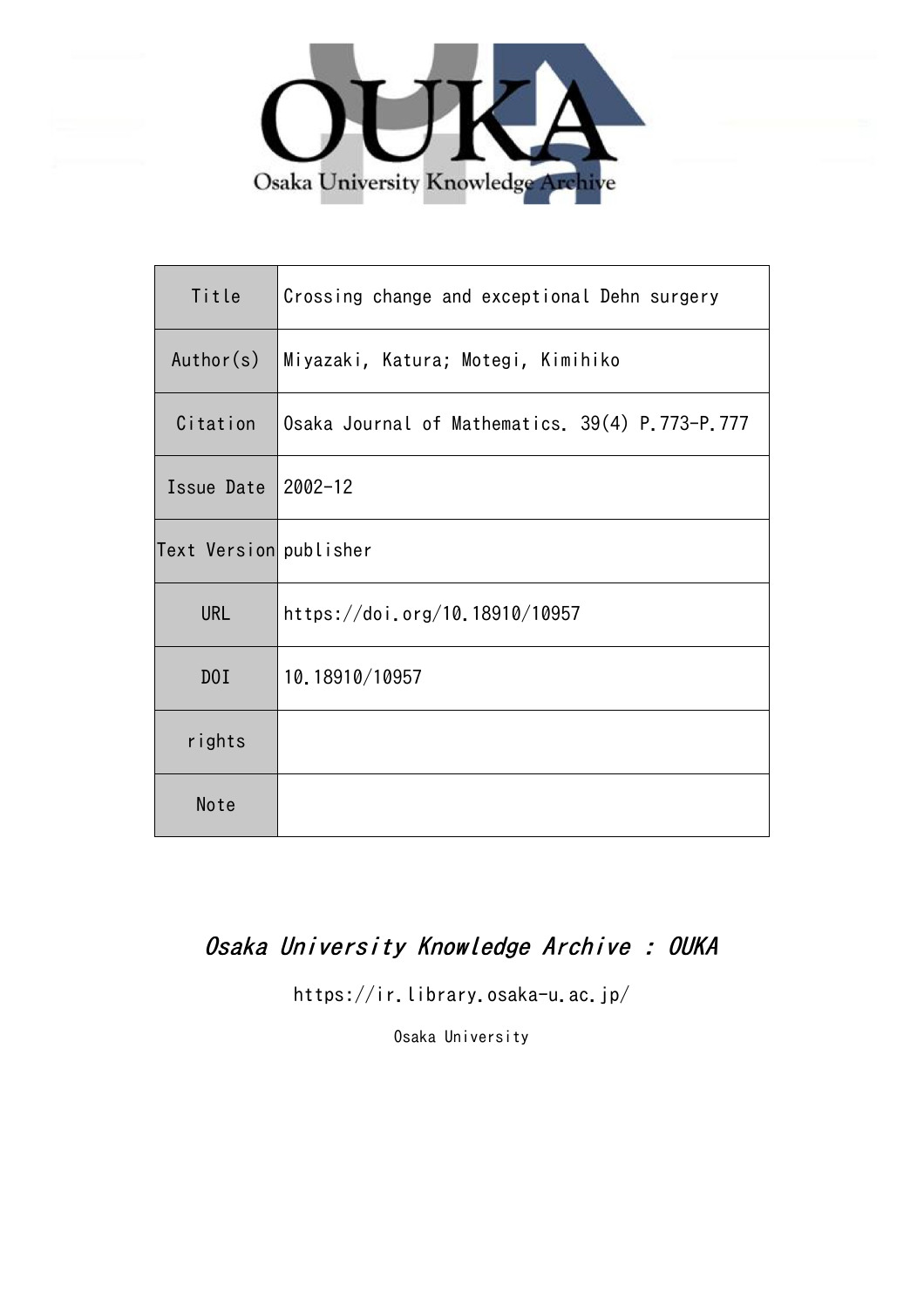## **CROSSING CHANGE AND EXCEPTIONAL DEHN SURGERY**

KATURA MIYAZAKI and KIMIHIKO MOTEGI<sup>\*</sup>

(Received November 27, 2000)

### **1. Introduction**

Thurston's hyperbolic Dehn surgery theorem [11], [12] asserts that if a knot  $K$ in the 3-sphere  $S^3$  is hyperbolic (i.e.,  $S^3 - K$  admits a complete hyperbolic structure of finite volume), then all but finitely many Dehn surgeries on  $K$  yield hyperbolic 3-manifolds. By an *exceptional surgery* on a hyperbolic knot we mean a nontrivial Dehn surgery producing a non-hyperbolic manifold. Refer to [3], [6] for a survey on Dehn surgery on knots. We empirically know that 'most' knots are hyperbolic and 'most' hyperbolic knots have no exceptional surgeries. In this paper, we demonstrate the abundance of hyperbolic knots with no exceptional surgeries by showing that every knot is 'close' to infinitely many such hyperbolic knots in terms of crossing change.

We regard that two knots are the same if they are isotopic in  $S<sup>3</sup>$ . For a knot in  $S^3$ , let  $B_n(K)$  be the set of knots each of which is obtained by changing at most crossings in a diagram of  $K$ .

**Theorem 1.1.** For every knot  $K$  in  $S^3$ ,  $B_1(K)$  contains infinitely many hyper*bolic knots each of which has no exceptional surgeries. In particular*, *an arbitrary knot can be deformed into a hyperbolic knot with no exceptional surgeries by a single crossing change.*

In Section 3, we raise some questions on the distribution of hyperbolic knots (with no exceptional surgeries).

#### **2. Proofs**

A (2-string) *tangle* is a pair  $(B, t)$  where B is a 3-ball and t is a pair of disjoint arcs properly embedded in  $B$ . We call  $(B, t)$  a *trivial tangle* if there is a homeomorphism from  $(B, t)$  to  $(D \times I, \{x, y\} \times I)$ , where D is a disk containing x and y in its interior. A tangle  $(B, t)$  is said to be *atoroidal* if  $B - \text{int } N(t)$  contains no incompressible tori. A tangle  $(B, t)$  is said to be  $\partial$ -irreducible if  $B - \text{int } N(t)$  is  $\partial$ -irreducible.

<sup>2000</sup> Mathematics Subject Classification : Primary 57M25.

<sup>\*</sup>Supported in part by Grant-in-Aid for Encouragement of Young Scientists (No. 11740051), The Ministry of Education, Science, Sports and Culture.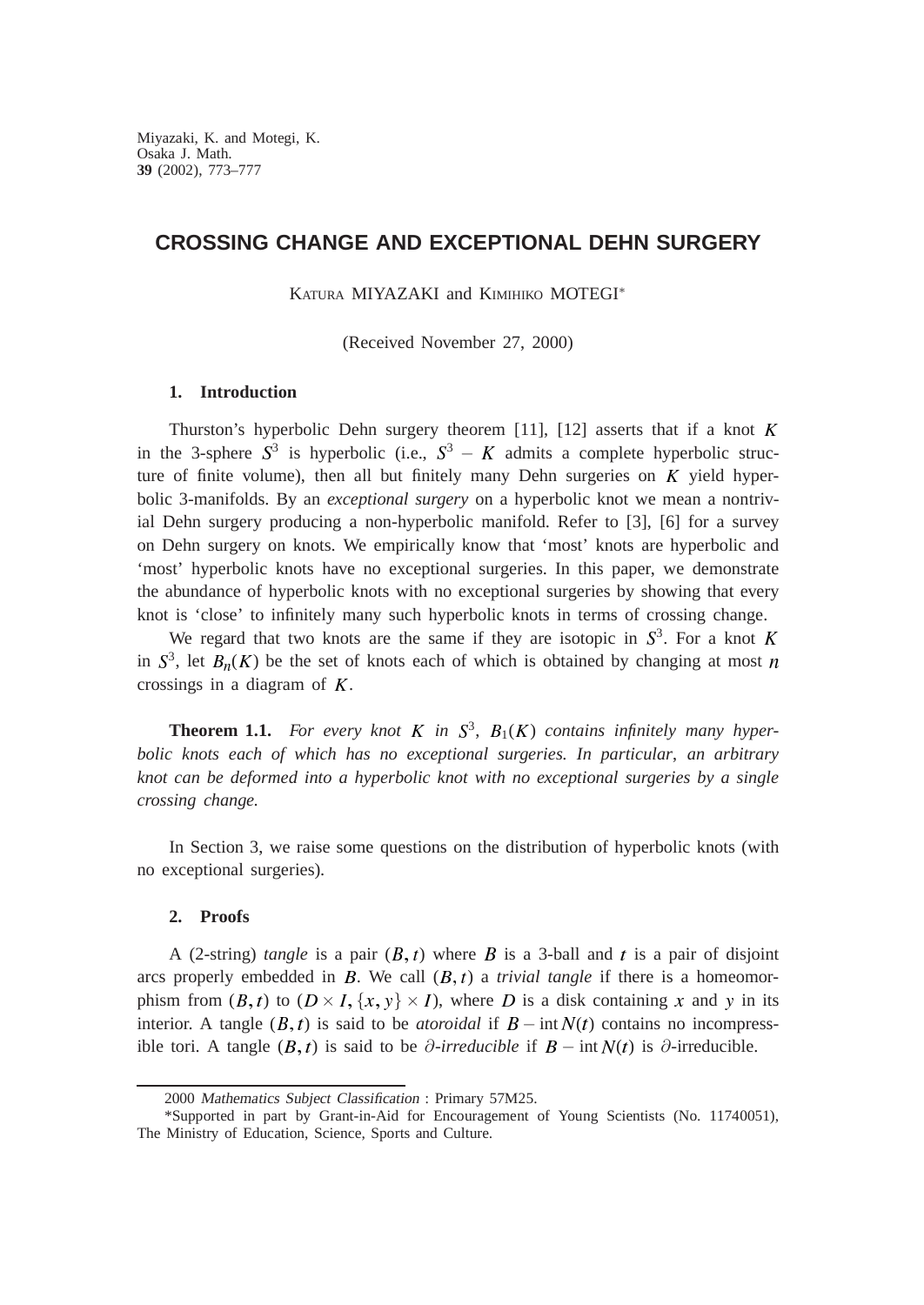774 K. MIYAZAKI AND K. MOTEGI



 $(B_1, B_1 \cap K)$ 

Let K be a knot in  $S^3$ . Suppose that S is a 2-sphere meeting K transversely in four points and separating  $S^3$  into two 3-balls  $B_1$  and  $B_2$ . Then  $(B_i, B_i \cap K)$  are tangles, and we say that K is decomposed into the union of two tangles  $(B_i, B_i \cap K)$ , where  $i = 1, 2$ .

**Proposition 2.1.** *Every knot K in*  $S^3$  *is decomposed into the union of a trivial tangle and an atoroidal*, ∂*-irreducible tangle.*

Proof. This follows from Myers [8, Theorem 1.1]. Take an arc c in  $S<sup>3</sup>$  such that  $c \cap K = \partial c$ , and  $c' = c \cap E(K)$  is a properly embedded arc in  $E(K) = S^3 - \text{int } N(K);$ then  $E(K)$ −int  $N(c') \cong S^3$ −int  $N(K \cup c)$ . By [8, Theorem 1.1] we can choose c so that  $S^3$  – int  $N(K \cup c)$  is  $\partial$ -irreducible and contains no incompressible tori. Let us choose a small regular neighborhood  $B_1$  of c in  $S^3$  so that  $(B_1, B_1 \cap K)$  is a trivial tangle. The 2-sphere  $\partial B_1$  decomposes K into the union of the trivial tangle  $(B_1, B_1 \cap K)$  and the tangle  $(B_2, B_2 \cap K)$  where  $B_2 = S^3 - \text{int } B_1$ . Since  $S^3 - \text{int } N(K \cup c) = B_2$ int  $N(B_2 \cap K)$ ,  $(B_2, B_2 \cap K)$  is an atoroidal,  $\partial$ -irreducible tangle.

Proof of Theorem 1.1. By Proposition 2.1,  $K$  is decomposed into the union of a trivial tangle  $(B_1, B_1 \cap K)$  and an atoroidal, ∂-irreducible tangle  $(B_2, B_2 \cap K)$ . Isotope the trivial tangle  $(B_1, B_1 \cap K)$  fixing its boundary as in Fig. 1.

Let  $K_n$  be the knot obtained from K by changing a crossing of K as described in Fig. 2.

The tangle  $(B_1, B_1 \cap K)$  is changed to  $(B_1, B_1 \cap K_n)$ . Soma [10, Lemma 3] proved that  $(B_1, B_1 \cap K_n)$  is a nontrivial atoroidal tangle. It follows that  $K_n$  is decomposed into the union of the atoroidal,  $\partial$ -irreducible tangle  $(B_2, B_2 \cap K_n) = (B_2, B_2 \cap K)$  and a nontrivial atoroidal tangle  $(B_1, B_1 \cap K_n)$ . Applying [14, Theorem 3.3], we see that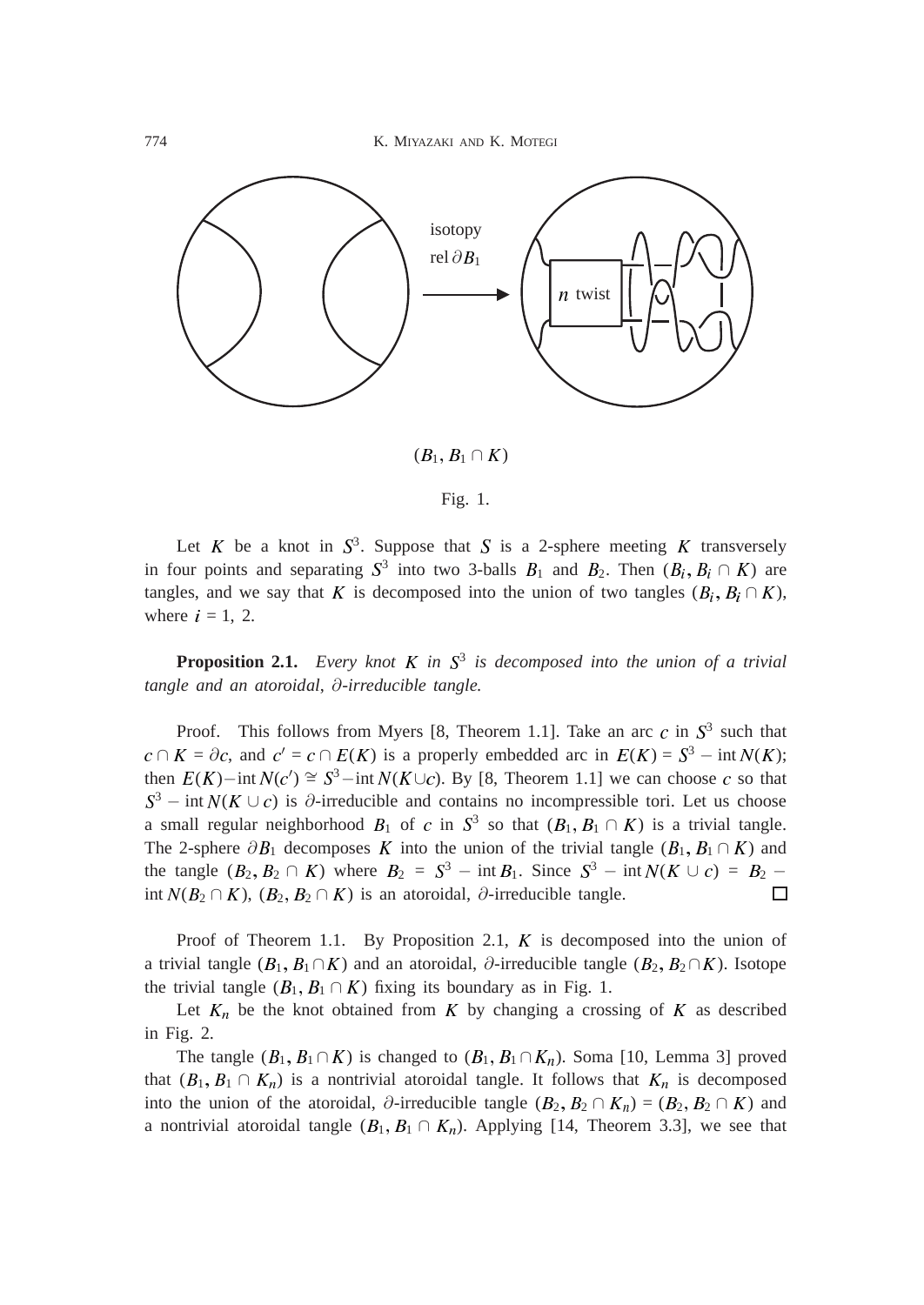CROSSING CHANGE AND EXCEPTIONAL DEHN SURGERY 775





Fig. 2.



Fig. 3.

all nontrivial Dehn surgeries on  $K_n$  produce hyperbolic, Haken manifolds. Since every non-hyperbolic knot yields non-hyperbolic manifolds after infinitely many Dehn surgeries,  $K_n$  is a hyperbolic knot.

It remains to show that  ${K_n}_{n \in \mathbb{Z}}$  contains infinitely many distinct knots. Note that  $K_n$  is obtained from  $K_0$  by twisting *n* times along the disk *D* in Fig. 3.

CLAIM 2.2. The circle  $\partial D$  does not bound a disk  $D'$  in  $S^3$  which intersects  $K_0$ in at most one point.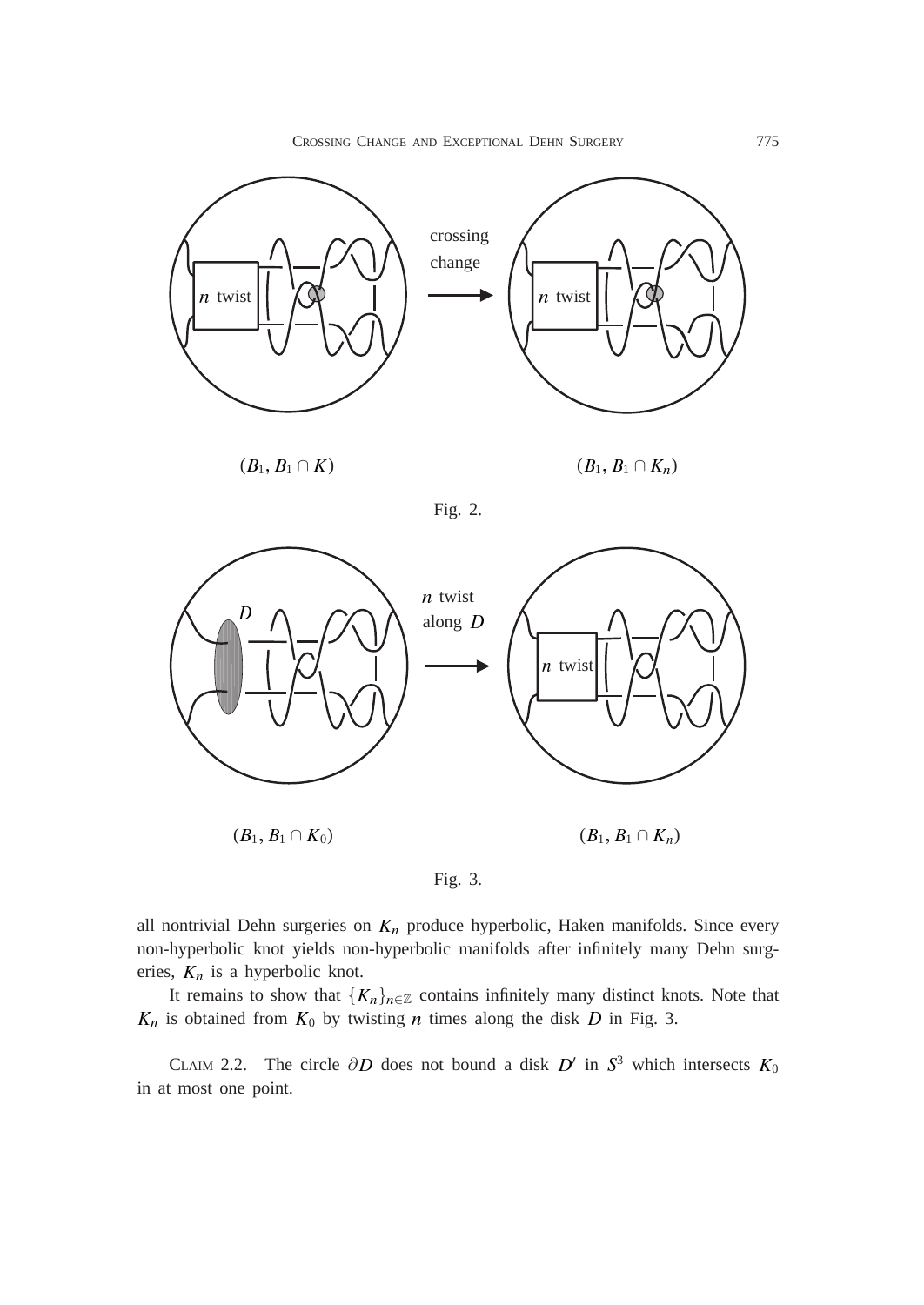Proof. Since the algebraic intersection number of  $K_0$  and D is zero, it is sufficient to show that there is no disk  $D'$  satisfying  $\partial D' = \partial D$  and  $D' \cap K_0 = \emptyset$ . Suppose for a contradiction that we had such a disk  $D'$ . Let A be an obvious annulus in  $B_1 - B_1 \cap K_0$  connecting  $\partial D$  and an essential simple loop in  $\partial B_1 - \text{int } N(B_1 \cap K_0)$ . Then the existence of a (possibly singular) disk  $A \cup D'$  would imply the compressibility of  $F = \partial B_1 - \text{int } N(B_1 \cap K_0)$  in  $E(K_0)$ . This is a contradiction.  $\Box$ 

By applying [5, Theorem 3.2] we see that  $\{K_n\}_{n\in\mathbb{Z}}$  consists of infinitely many nct knots. This completes the proof of Theorem 1.1. distinct knots. This completes the proof of Theorem 1.1.

REMARKS. (1) In Theorem 1.1 we can choose a crossing change of  $K$  so that the resulting hyperbolic knot is concordant to  $K$  and has the same Alexander invariant as  $K$ . In fact, by [9, Lemma 3.3] the crossing change given in the proof of Theorem 1.1 does not change knot concordance class and Alexander invariant.

(2) Kawauchi [4] proved that  $B_1(K)$  contains infinitely many hyperbolic knots as an application of the imitation theory. In [4, Theorem 3.1], let  $L''$  be the knot obtained from L by nugatory crossing change (so that  $L \cong L''$ ), then Theorem 3.1(1), (2) implies that an imitation  $L^*$  of L is a hyperbolic knot and obtained from L by a single crossing change.

#### **3. Questions**

On the distribution of hyperbolic knots in the knot table, Adams [1] conjectures that the proportion of hyperbolic knots among all prime knots with minimal crossing number less than *n* approaches 1 as  $n \to \infty$ . For any knot projection G of *n* crossings, we can obtain  $2^n$  knot diagrams by indicating over-under relation at each crossing point in G. Weeks [13] asks if "under reasonable conditions" most knot diagrams obtained from a given knot projection represent hyperbolic knots; we paraphrase this question as follows.

**Question 1.** Let  $f(G)$  be the proportion of diagrams representing hyperbolic knots among all the knot diagrams obtained from a knot projection G. Let  $\mathcal{D}_n$  be the set of knot projections G in  $S^2$  of n crossings such that if C is a simple closed curve in  $S<sup>2</sup>$  meeting G transversely in two non-crossing points, then a component of  $G - C$  is an embedded arc in  $S^2$ . We denote by  $g(r, n)$  the proportion of knot projections  $G \in \mathcal{D}_n$  satisfying  $f(G) > r$ . Then for each r with  $0 < r < 1$ , does  $g(r, n)$ approach 1 as  $n \to \infty$ ?

On the distribution of hyperbolic knots with no exceptional surgeries we raise the following questions.